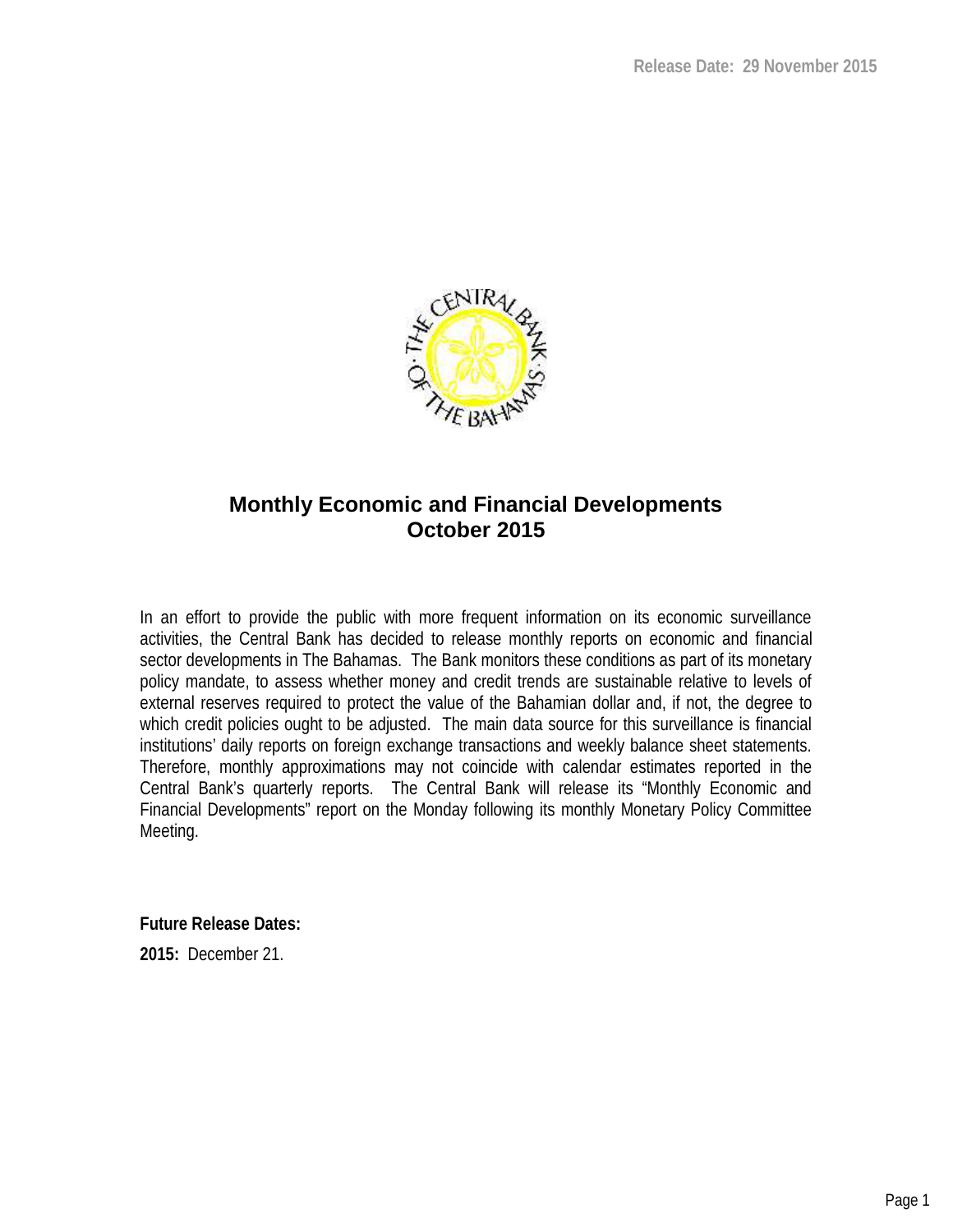# **Monthly Economic and Financial Developments October 2015**

#### *1. Domestic Economic Developments*

Indications are that the economy's mildly positive growth momentum was sustained during the review month, as tourism sector output benefitted from the ongoing strengthening in the stopover segment, while foreign investment projects supported construction activity. In addition, domestic energy costs continued to trend lower, reflecting the protracted decline in global oil prices. Fiscal developments during the first quarter of FY2015/16 were dominated by the receipt of proceeds from the Value Added Tax (VAT), which led to a significant contraction in the overall deficit. In the monetary sector, both liquidity and external reserves narrowed during the review month, largely due to the seasonal increase in foreign currency demand.

Despite a 1.9% falloff in the total number of tourists travelling to the country, to 4.2 million, preliminary data from the Ministry of Tourism for the eight months of 2015 indicated a strengthening in tourism output. This was led by a 4.0% increase in the high value-added air segment, to 1.0 million, outpacing the 3.6% gain in the same period of 2014. In contrast, the number of sea arrivals fell by 3.6%, a reversal from the prior period's 2.8% expansion.

In terms of the major ports of entry, visitors to New Providence contracted by 9.1% to 2.2 million, vis-à-vis a 2.3% gain a year earlier. This outturn reflected a 13.1% decline in the sea component, which countered a slight, 0.1% rise in air arrivals. Following a 6.7% reduction last year, the number of visitors to Grand Bahama advanced by 28.3% to 0.7 million, as expanded hotel and airlift capacity bolstered air arrivals by 27.9%, and the dominant sea component grew by 28.4%. For the Family Island segment, the number of visitors weakened marginally by 0.6%, vis-à-vis an 8.9% increase in the comparative period, weighted down by a 1.8% falloff in the high volume sea segment, which overshadowed the 8.4% upturn in air arrivals.

Growth in long-stay visitors translated into an overall improvement in hotel performance indicators. Based on information from the Bahamas Hotel and Tourism Association, room revenues for a sample of major properties in New Providence rose by 3.0% during the nine months of 2015, when compared to the prior year. This outturn reflected gains in both the average occupancy rate and the average daily room rate (ADR), by 3.5 percentage points to 72.7% and 5.9% (\$14.34) to \$255.58, respectively.

In terms of domestic energy costs, the sustained downward trajectory in global oil prices translated into a further decline in the Bahamas Electricity Corporation's fuel charge by 20.4% month-on-month to 11.42¢ per kilowatt hour in October. For the annual comparison, the decline in the fuel charge exceeded 50%.

The Government's overall deficit narrowed sharply by \$91.6 million (60.3%) to \$60.3 million during the first three months of FY2015/16, supported by a tax-led \$120.6 million (38.1%) rise in total revenue, to \$437.1 million, which outpaced the \$29.1 million (6.2%) increase in aggregate expenditure, to \$497.4 million. In particular, buoyed by a net intake of \$165.5 million in VAT, tax receipts surged by \$113.7 million (40.8%) to \$392.2 million. In a modest offset, taxes on international trade contracted by \$15.8 million (11.0%) to \$127.4 million, reflecting respective declines in import and excise taxes, of \$10.1 million (13.3%) and \$8.0 million (12.0%), which overshadowed a slight \$2.3 million increase in export tax receipts. With the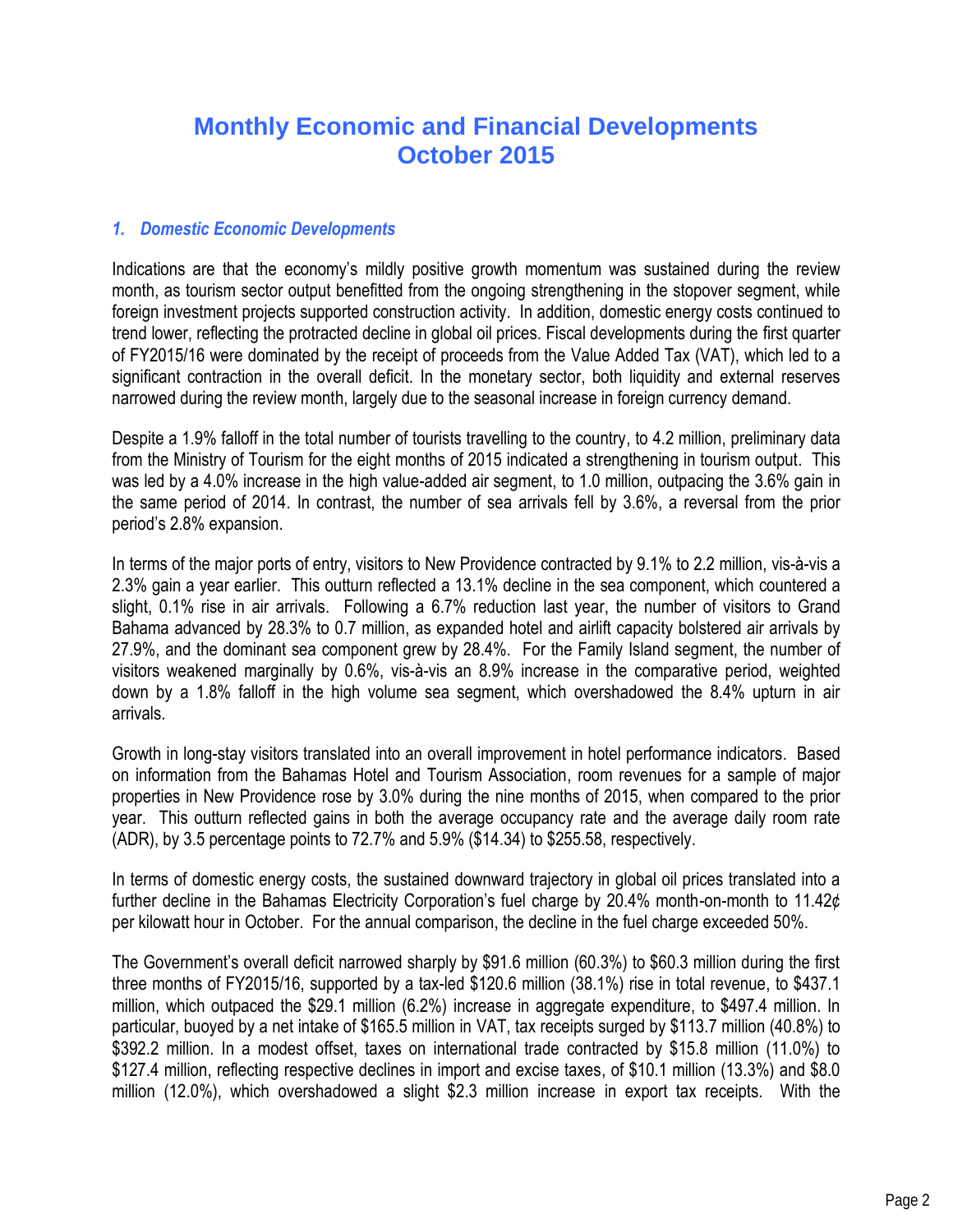elimination of the hotel occupancy tax in January 2015, following the introduction of the VAT, selective taxes on services were almost negligible, at \$0.1 million, compared to \$12.0 million a year earlier. Nontrade stamp taxes declined by \$10.5 million (30.3%), attributed mainly to a sharp \$17.8 million (68.3%) falloff in tax receipts from real estate transactions, as property sales slumped, while timing-related factors led to a \$10.1 million (63.4%) contraction in business & professional fees, to \$5.8 million. In contrast, nontax revenue rose by \$10.3 million (29.5%) to \$45.2 million, as the payment of dividends by a major telecommunications provider contributed to a more than four-fold increase in income to \$13.9 million.

In terms of expenditure, current outlays expanded by \$56.2 million (14.5%) to \$444.2 million, owing mainly to a \$43.6 million (24.7%) rise in transfer payments to \$220.4 million, as an increase in subsidies to the tourism sector contributed to a \$41.4 million (36.0%) rise in this category to \$93.0 million. In addition, interest payments increased slightly, by \$2.3 million (3.7%), to \$64.0 million. Consumption expenditure firmed by \$12.6 million (6.0%) to \$223.8 million, reflecting gains in both wages & salaries and purchases of goods and services, of \$6.7 million (4.1%) and \$5.9 million (11.8%), respectively. In contrast, capital outlays fell by \$20.6 million (34.2%) to \$39.7 million, mainly explained by an \$11.3 million (27.0%) reduction in infrastructure spending and a \$9.3 million (50.3%) decline in asset acquisitions.

#### *2. International Developments*

Preliminary economic indicators suggest that the modest growth in the global economy was sustained during the review month. The United States and European markets continued to expand at a modest pace; however, the ongoing slowdown in China's economic growth negatively impacted several commodity-based countries. In this context, the major central banks' did not alter their highly accommodative monetary policy stance.

Economic developments in the United States economy were largely mixed, with industrial production falling by 0.2% in October, after a 0.1% decline a month earlier. Housing market indicators were relatively weak, as monthly construction starts and completions fell by 11.0% and 6.0%, respectively; although the number of building permits issued—a forward looking indicator—firmed by 4.1%. Amid continued gains in employment, retail sales grew slightly by 0.1%, after stabilizing in September. Maintaining a gradually improving trajectory, labour market conditions in October, featured increased professional and business services, health care and retail employment, which supported a 271,000 rise in nonfarm payrolls–the largest advance since December 2014. As a consequence, the unemployment rate fell marginally by 10 basis points to 5.1%. In price developments, higher food and energy costs resulted in a 0.2% uptick in average consumer prices during October, following a decline of the same magnitude in the prior month. Faced with relatively weak growth and low inflation, the Federal Reserve decided to maintain its benchmark rate at 0.00-0.25%; however, the Bank signalled that it may raise the rate from the zero bound in December.

In Europe, economic conditions remained lacklustre, with the northern markets providing the bulk of the growth momentum. Reflecting this development, retail sales advanced at a brisk 1.9% in September, the fastest pace in nearly two years, as the country benefitted from the hosting of an international sporting event. The monthly trade deficit narrowed by £1.6 billion to £1.4 billion, mainly reflecting a more favourable goods trade balance, and the jobless rate in the third quarter fell by 30 basis points to 5.3%, as an additional 177,000 persons were added to the workforce. In contrast, initial estimates suggest that industrial production declined by 0.2% in September, led by a falloff in mining & quarrying output. Inflation remained relatively mild, as consumer prices fell by an annualized 0.1% in October, after a similar decrease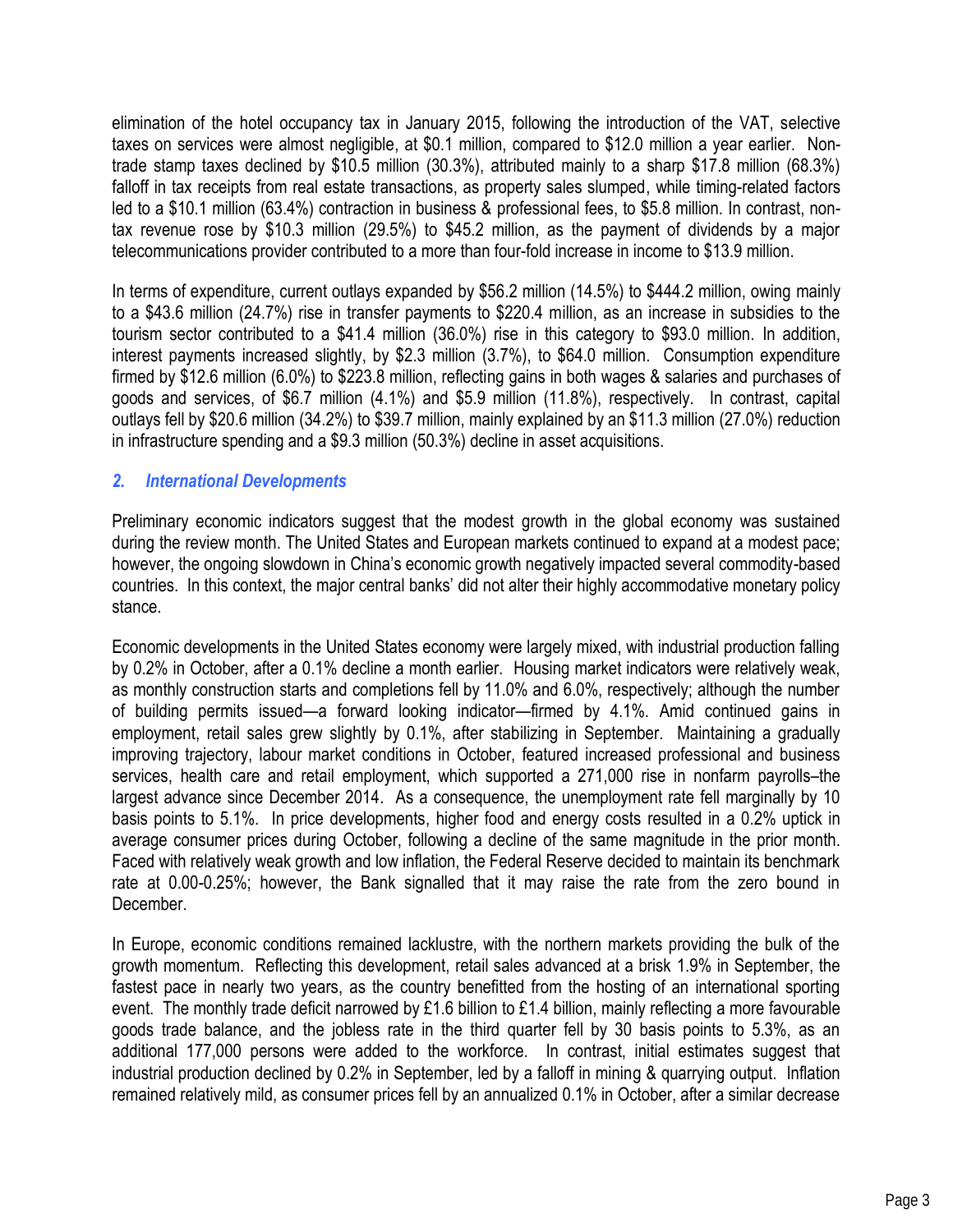in the prior month. In the euro area, economic conditions remained challenging, as industrial production narrowed by 0.3%, following a 0.4% falloff in the prior month, reflecting a decline in the production of durable and non-durable consumer goods. In addition, retail trade was marginally lower, by 0.1%, after stabilizing in the preceding month, while slight gains in food, alcohol and tobacco costs led to a 0.1% rise in consumer prices in October, after a similar dip in the prior month. In external developments, the monthly trade surplus widened by €9.3 billion to €20.5 billion in September, as a gradual reduction in the exchange rate supported a 16.9% expansion in exports, which outpaced an 11.5% hike in imports. In light of the still fragile economic conditions, both the Bank of England and the European Central Bank sustained their highly accommodative monetary policy stance by keeping their interest rates at historic lows.

In Asia, real GDP remained moderately positive; however, the slowdown in China's growth trajectory continued to dampen economic prospects in the region. In October, the country's retail sales posted another monthly gain of 0.8%, buoyed by activity in the catering and automobile categories. In line with the weakening in demand, the Purchasing Manager's Index (PMI)—a measure of private sector business conditions—fell by 0.3 points to 53.1, due to a decline in new orders, after being stable in September. However, industrial production edged up by 0.5%, some 10 basis points higher than the previous month's gain, due to an uptick in manufacturing activity. Average consumer prices contracted by 0.3%, month-onmonth, vis-à-vis a 0.1% increase in the prior period, partly attributed to lower prices for food, consumer goods and services. Japan's economy fell into a recession in the third quarter, with a 0.8% contraction in real GDP, extending the prior period's 0.7% falloff, associated with a reduction in business investment and lower inventories. In a slight offset, retail sales rose by 0.7% compared to a flat outturn in August, while consumer prices firmed marginally by 0.1% month-on-month, slightly less than the previous month's 0.2% gain, on account of higher prices for clothing & footwear and food. In terms of employment, the jobless rate steadied at 3.4% in September, as the number of employed persons rose by 370,000. Given the slowdown in the economy and in an attempt to stimulate demand, the People's Bank of China cut its interest rates by 25 basis points—the sixth time in less than a year—and lowered the reserve requirement by 50 basis points. The Bank of Japan also sustained its "quantitative easing" measures during the review month.

In October, crude oil prices firmed by 1.7% to \$48.39 per barrel, following six consecutive months of decline, as OPEC's oil production dropped slightly by 256,000 barrels per day (bpd) to 31.4 million bpd. In the precious metals markets, both silver and gold prices increased, by 7.1% and 2.4%, to \$15.55 and \$1,142.16 per troy ounce, respectively.

Buoyed by the measures taken by the Chinese authorities to support economic growth, the major stock indices recorded broad-based gains during October. In the United States, the Dow Jones Industrial Average (DIJA) and the S&P 500 indices firmed, by 8.5% and 8.3%, respectively, alongside notable gains for European bourses, including Germany's DAX (12.3%), France's CAC 40 (9.9%) and the United Kingdom's FTSE 100 (4.9%). In Asia, China's SE Composite and Japan's Nikkei 225 surged by 10.8% and 9.8%, respectively.

Developments in the foreign currency markets were mixed over the review month. The United States' dollar strengthened against both the euro and the Swiss Franc, by 1.5% each, to €0.9085 and CHF0.9879, respectively, and by 0.6% relative to the Japanese Yen, to ¥120.62. In contrast, the dollar depreciated versus the British pound, by 2.0% to £0.6481, the Canadian dollar, by 1.8% to CAD\$1.3080, and the Chinese Yuan, by 0.6% to CNY6.3161.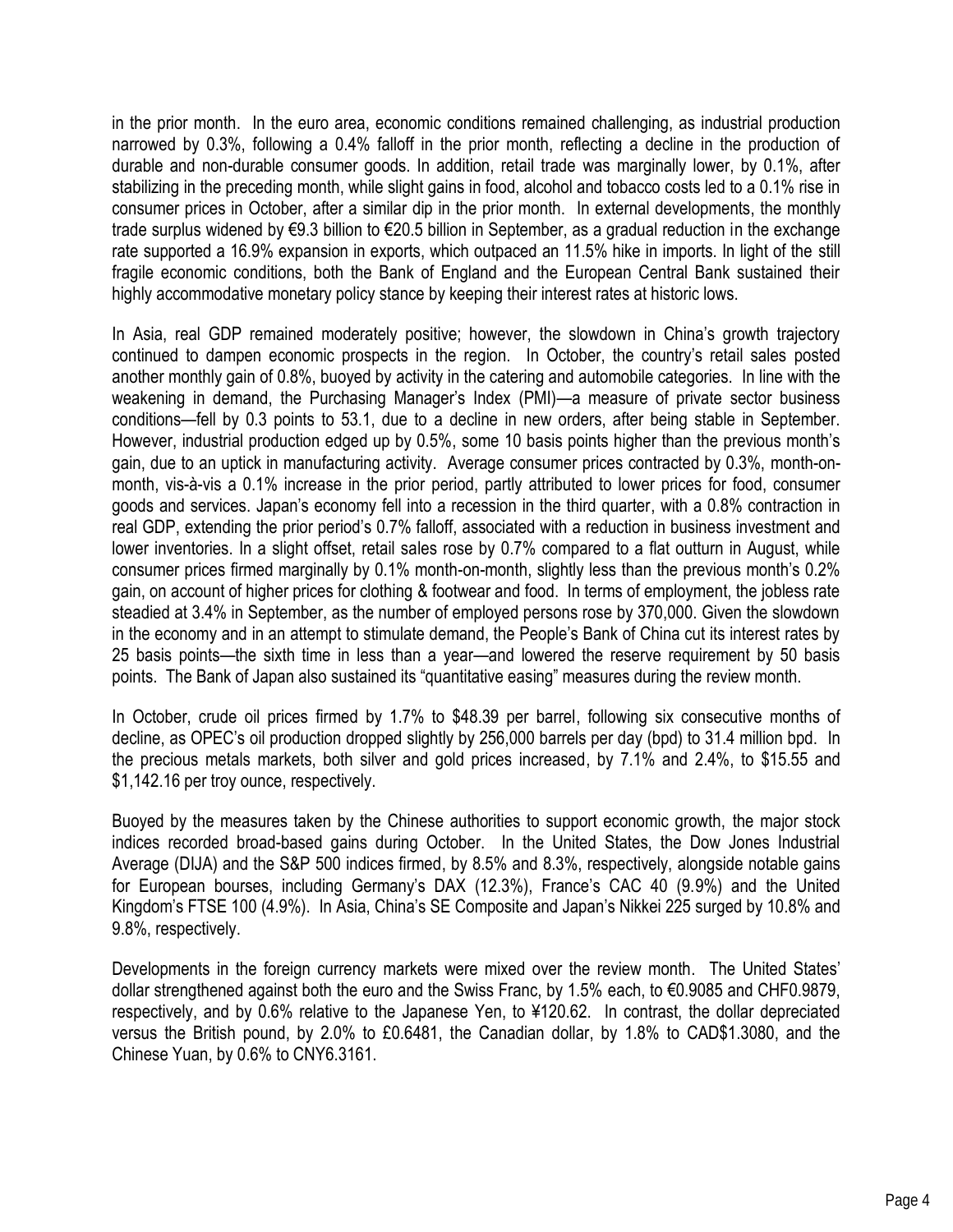#### *3. Domestic Monetary Trends*

#### *October 2015 vs. 2014*

During the review month, both bank liquidity and external reserves contracted, reflecting the traditional increase in foreign currency demand in the latter half of the year. Excess liquid assets decreased by \$30.3 million to \$1,291.1 million, extending the \$12.4 million reduction in 2014, while excess reserves—the narrower liquidity measure—declined by \$19.7 million to \$423.2 million, following a \$15.7 million falloff last year.

The decline in external reserves was higher at \$52.8 million, relative to \$23.3 million a year earlier, bringing the outstanding stock to \$773.9 million. In the underlying developments, the Central Bank's net sale to commercial banks firmed by \$17.8 million to \$24.6 million, as their net transactions with clients reversed to a \$15.8 million net sale from an \$8.8 million net purchase a year earlier. In addition, the Bank's net sale to the public sector more than doubled to \$30.3 million, from \$14.3 million a year ago, mainly to facilitate fuel purchases and external interest payments.

Growth in total Bahamian dollar credit slowed significantly by \$37.4 million to \$6.1 million. This outturn was mainly on account of a sharp falloff in accretions to net claims on the Government, to \$6.9 million from \$60.5 million in 2014, as banks reduced their holdings of government bonds. In addition, credit to the rest of the public sector declined by \$5.7 million, after the previous year's \$3.5 million contraction. In a slight offset, claims on the private sector rose by \$5.0 million, to reverse the prior year's \$13.5 million decrease. The turnaround was led by gains in commercial loans, of \$3.3 million, vis-à-vis the previous period's \$18.7 million reduction, and a doubling in mortgage growth to \$1.5 million. However, gains in consumer credit tapered by \$4.2 million to a mere \$0.2 million.

Reflecting a deterioration in a few institutions' loan portfolios, banks' credit quality indicators worsened during the review period. Total private sector loan arrears rose by \$10.9 million (0.9%) to \$1,193.1 million and by 18 basis points to 19.8% of total loans. In terms of the components, non-performing loans expanded by \$6.9 million (0.8%) to \$900.5 million, and the attendant loan ratio firmed by 12 basis points to 15.0%. Short-term (31-90 day) delinquencies rose by \$4.1 million (1.4%) to \$292.6 million and by 7 basis points to 4.9% of total loans.

A disaggregation by loan type showed that the rise in total arrears was largely attributed to the commercial component, which increased by \$13.1 million (6.3%) to \$219.7 million. Here, the \$15.5 million (71.2%) hike in the short-term component overshadowed a \$2.4 million (1.3%) decline in non-performing loans. Consumer loan delinquencies rose slightly by \$1.0 million (0.3%) to \$311.6 million, as arrears in excess of 90 days advanced by \$11.3 million (5.4%), to offset the \$10.3 million (10.1%) decrease in 31-90 day delinquencies. In contrast, the mortgage segment contracted by \$3.2 million (0.5%) to \$661.8 million, owing to declines in both the non-performing and short-term components, of \$2.1 million (0.4%) and \$1.1 million (0.7%), respectively.

Given the rise in delinquencies, banks increased their total provisions for loan losses by \$7.4 million (1.4%) to \$531.1 million. As a result, the ratio of provisions to arrears firmed by 21 basis points to 44.5%, while the corresponding non-performing loan ratio grew by 37 basis points to 59.0%. During the review period, banks also wrote-off an estimated \$14.0 million in bad debts and recovered approximately \$1.7 million.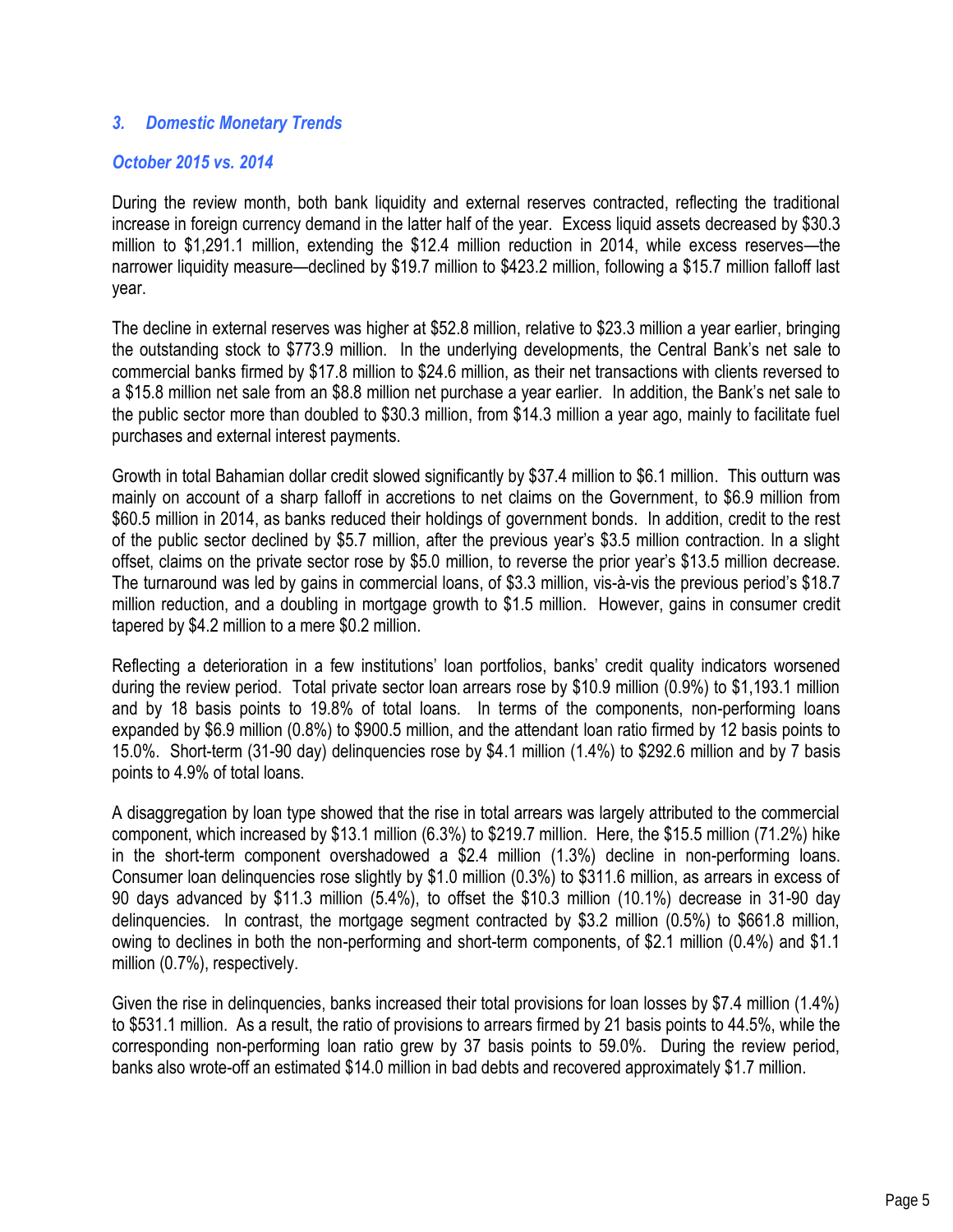Domestic foreign currency credit decreased by \$3.3 million, following a sharp \$81.9 million contraction in 2014. Underpinning this outcome, net claims on the Government fell by \$3.0 million, vis-à-vis a \$76.0 million reduction in 2014, when proceeds from a foreign currency loan were used to repay short-term bridging financing. In addition, credit to the rest of the public sector declined marginally by \$0.8 million, a reversal from the prior year's \$5.4 million expansion. By contrast, claims on the private sector rose by \$0.6 million, a turnaround from the previous years' \$11.3 million contraction.

Total Bahamian dollar deposits decreased by \$31.5 million, vis-à-vis a \$13.3 million gain in the prior year, reflecting a \$44.3 million contraction in demand deposits, compared to a \$18.3 million expansion a year ago, while accretions to savings deposits slowed by \$17.4 million to a mere \$3.9 million. In contrast, fixed deposits grew by \$8.9 million, reversing the \$26.3 million net drawdown in 2014.

With regard to interest rates, the weighted average deposit rate at banks declined by 37 basis points to 0.93%, with the highest rate of 5.00% offered on fixed balances of over 12 months. In contrast, the weighted average loan rate firmed by 11 basis points to 12.09%.

### *4. Outlook and Policy Implications*

Indications are that domestic economic growth will remain relatively mild over the near-term, with the primary support provided by steady increases in stopover arrivals, amid ongoing strengthening in key tourism markets, alongside moderate contributions from various foreign investment projects. Infrastructure rebuilding initiatives, following the passage of Hurricane Joaquin, are also expected to support construction activity. Nevertheless, the protracted delay in completing the large-scale Baha Mar project will restrain the growth potential and temper employment prospects. Inflation is poised to remain relatively tame, reflecting the decline in global oil prices and the levelling-off of VAT's initial impact.

In the fiscal sector, proceeds from the VAT, as well as measures aimed at decreasing expenditure and strengthening tax administration, are expected to continue to support further reductions in the overall deficit; however, this is likely to be tempered, to some extent, by the increase in spending to facilitate infrastructure rebuilding in the hurricane-affected Family Islands.

Monetary conditions are expected to feature a continuation of elevated bank liquidity, amid the persistence of weak economic growth, and high consumer indebtedness and unemployment levels. However, financial stability concerns remain muted, as banks are anticipated to maintain robust levels of capital.

On the external front, reserves are likely to decline moderately over the remainder of the year, reflecting the traditional increase in foreign currency demand; however, external balances are expected to remain within international benchmarks.

In line with its mandate, the Central Bank will continue to monitor the domestic and international economic environment and make policy adjustments, when warranted.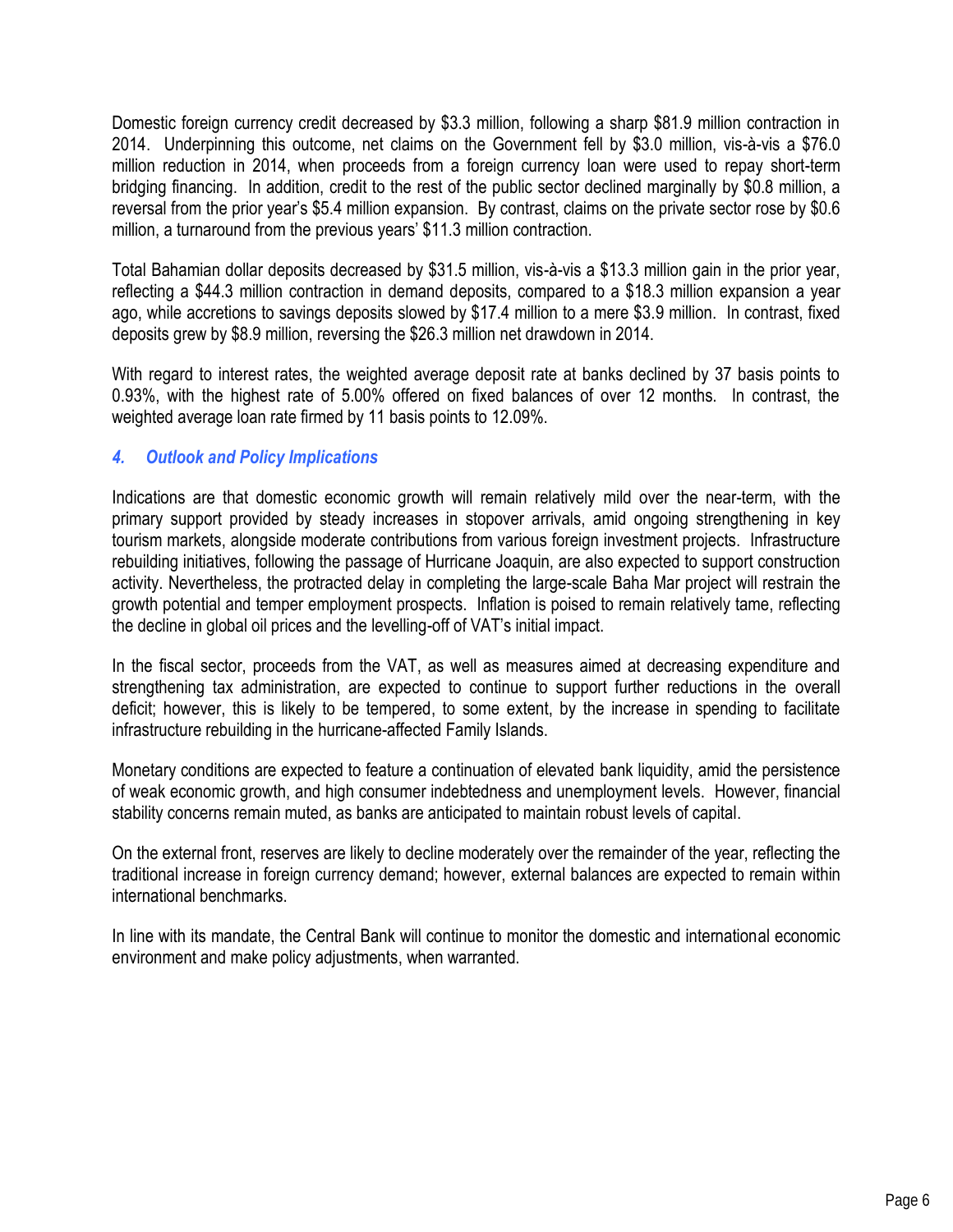# Recent Monetary and Credit Statistics

(B\$ Millions)

|                                                                                  |                        |                        |                        | <b>OCTOBER</b>         |                        |                        |
|----------------------------------------------------------------------------------|------------------------|------------------------|------------------------|------------------------|------------------------|------------------------|
|                                                                                  |                        | <b>Value</b>           |                        | Change                 |                        | <b>Change YTD</b>      |
|                                                                                  | 2014                   | 2015                   | 2014                   | 2015                   | 2014                   | 2015                   |
| <b>1.0 LIQUIDITY &amp; FOREIGN ASSETS</b>                                        |                        |                        |                        |                        |                        |                        |
| 1.1 Excess Reserves<br>1.2 Excess Liquid Assets                                  | 475.56<br>1,136.96     | 423.17<br>1,291.10     | $-15.69$<br>$-12.37$   | $-19.65$<br>$-30.33$   | 73.85<br>52.06         | $-70.10$<br>149.21     |
| 1.3 External Reserves                                                            | 768.34                 | 773.90                 | $-23.31$               | $-52.81$               | 28.57                  | $-12.86$               |
| 1.4 Bank's Net Foreign Assets                                                    | $-502.32$              | $-429.93$              | 46.94                  | 16.98                  | 184.69                 | 4.06                   |
| 1.5 Usable Reserves                                                              | 278.20                 | 304.27                 | $-17.21$               | $-36.31$               | 31.84                  | 44.15                  |
|                                                                                  |                        |                        |                        |                        |                        |                        |
| <b>2.0 DOMESTIC CREDIT</b>                                                       |                        |                        |                        |                        |                        |                        |
| 2.1 Private Sector<br>a. B\$ Credit                                              | 6,470.43               | 6,301.63<br>6,013.34   | $-24.87$<br>$-13.53$   | 5.57<br>5.02           | $-58.76$<br>$-16.80$   | $-51.33$<br>$-16.50$   |
| of which: Consumer Credit                                                        | 6,127.82<br>2,143.46   | 2,168.25               | 4.43                   | 0.24                   | 31.48                  | 17.59                  |
| Mortgages                                                                        | 3,148.48               | 3,078.24               | 0.83                   | 1.49                   | $-2.44$                | $-20.83$               |
| Commercial and Other Loans B\$                                                   | 835.88                 | 766.86                 | $-18.79$               | 3.30                   | $-45.85$               | $-13.27$               |
| b. F/C Credit                                                                    | 342.61                 | 288.28                 | $-11.34$               | 0.55                   | $-41.96$               | $-34.83$               |
| of which: Mortgages                                                              | 124.71                 | 88.01                  | $-6.36$                | 4.07                   | $-17.54$               | $-14.21$               |
| Commercial and Other Loans F/C                                                   | 217.90                 | 200.28                 | $-4.98$                | $-3.52$                | $-24.42$               | $-20.62$               |
| 2.2 Central Government (net)                                                     | 2,074.80               | 2,193.15               | $-15.47$               | 3.82                   | 113.34                 | 161.88                 |
| a. B\$ Loans & Securities                                                        | 2,248.00               | 2,470.10               | 60.46                  | 35.81                  | 223.82                 | 197.12                 |
| Less Deposits<br>b. F/C Loans & Securities                                       | 162.11<br>0.00         | 286.08<br>13.25        | $-0.03$<br>$-66.00$    | 28.96<br>0.00          | $-23.93$<br>$-125.00$  | 51.53<br>13.25         |
| Less Deposits                                                                    | 11.09                  | 4.12                   | 9.96                   | 3.03                   | 9.41                   | $-3.05$                |
| 2.3 Rest of Public Sector                                                        | 373.74                 | 335.31                 | 1.95                   | $-6.55$                | $-26.66$               | 14.54                  |
| a. B\$ Credit                                                                    | 97.45                  | 97.91                  | $-3.49$                | $-5.74$                | $-29.13$               | 0.68                   |
| b. F/C Credit                                                                    | 276.29                 | 237.41                 | 5.44                   | $-0.80$                | 2.47                   | 13.86                  |
| 2.4 Total Domestic Credit                                                        | 8,919.02               | 8,830.09               | $-38.39$               | 2.82                   | 26.78                  | 125.05                 |
| a. B\$ Domestic Credit                                                           | 8,311.15               | 8,295.27               | 43.47                  | 6.12                   | 201.82                 | 129.76                 |
| b. F/C Domestic Credit                                                           | 607.87                 | 534.83                 | $-81.85$               | $-3.30$                | $-175.04$              | $-4.71$                |
| <b>3.0 DEPOSIT BASE</b>                                                          |                        |                        |                        |                        |                        |                        |
| 3.1 Demand Deposits                                                              | 1,574.78               | 1,825.64               | 18.34                  | $-44.29$               | 140.06                 | 46.77                  |
| a. Central Bank                                                                  | 9.51                   | 14.04                  | $-2.30$                | $-4.40$                | 1.10                   | $-9.52$                |
| b. Banks                                                                         | 1,565.27               | 1,811.60               | 20.64                  | $-39.89$               | 138.96                 | 56.30                  |
| 3.2 Savings Deposits                                                             | 1,180.47               | 1,148.97               | 21.28                  | 3.88                   | 69.19                  | 81.16                  |
| 3.3 Fixed Deposits                                                               | 3,260.98               | 3,056.55               | -26.30                 | 8.88                   | $-57.80$               | $-82.54$               |
| 3.4 Total B\$ Deposits                                                           | 6,016.23               | 6,031.16               | 13.32                  | $-31.53$               | 151.45                 | 45.40                  |
| 3.5 F/C Deposits of Residents                                                    | 253.60                 | 247.93                 | $-38.75$               | 6.67                   | 2.61                   | 5.87                   |
| 3.6 M <sub>2</sub><br>3.7 External Reserves/M2 (%)                               | 6,227.79<br>12.34      | 6,250.29<br>12.38      | 11.25<br>$-0.40$       | $-37.81$<br>$-0.77$    | 150.12<br>0.17         | 33.11<br>$-0.27$       |
| 3.8 Reserves/Base Money (%)                                                      | 81.42                  | 85.60                  | $-0.92$                | $-3.29$                | 1.44                   | 5.41                   |
| 3.9 External Reserves/Demand Liabilites (%)                                      | 78.38                  | 82.39                  | $-1.38$                | $-2.63$                | 3.41                   | 7.70                   |
|                                                                                  |                        | <b>Value</b>           |                        | <b>Year to Date</b>    |                        | <b>Change</b>          |
|                                                                                  | 2014                   | 2015                   | 2014                   | 2015                   | <b>Month</b>           | <b>YTD</b>             |
| <b>4.0 FOREIGN EXCHANGE TRANSACTIONS</b><br>4.1 Central Bank Net Purchase/(Sale) | $-21.14$               | $-54.87$               | 20.54                  | $-22.41$               | $-33.74$               | $-42.95$               |
| a. Net Purchase/(Sale) from/to Banks                                             | $-6.81$                | $-24.63$               | 179.46                 | 243.27                 | $-17.82$               | 63.81                  |
| i. Sales to Banks                                                                | 21.90                  | 32.30                  | 218.10                 | 167.30                 | 10.40                  | $-50.80$               |
| ii. Purchases from Banks                                                         | 15.09                  | 7.67                   | 397.56                 | 410.57                 | $-7.42$                | 13.01                  |
| b. Net Purchase/(Sale) from/to Others                                            | $-14.33$               | $-30.25$               | $-158.92$              | $-265.68$              | $-15.92$               | $-106.76$              |
| i. Sales to Others                                                               | 57.95                  | 49.68                  | 737.71                 | 587.40                 | $-8.27$                | $-150.31$              |
| ii. Purchases from Others                                                        | 43.62                  | 19.43                  | 578.79                 | 321.72                 | $-24.19$               | $-257.07$              |
| 4.2 Banks Net Purchase/(Sale)                                                    | 8.77                   | $-15.78$               | 187.41                 | 221.79                 | $-24.55$               | 34.38                  |
| a. Sales to Customers                                                            | 284.51                 | 275.48                 | 3,118.36               | 3,350.41               | $-9.04$                | 232.06                 |
| b. Purchases from Customers                                                      | 293.28                 | 259.70                 | 3,305.77               | 3,572.20               | $-33.58$               | 266.43                 |
| 4.3 B\$ Position (change)                                                        | $-13.57$               | $-3.84$                |                        |                        |                        |                        |
| <b>5.0 EXCHANGE CONTROL SALES</b>                                                |                        |                        |                        |                        |                        |                        |
| <b>5.1 Current Items</b>                                                         | <b>ND</b>              | <b>ND</b>              | <b>ND</b>              | <b>ND</b>              | <b>ND</b>              | <b>ND</b>              |
| of which Public Sector                                                           | <b>ND</b><br><b>ND</b> | <b>ND</b><br><b>ND</b> | <b>ND</b><br><b>ND</b> | <b>ND</b><br><b>ND</b> | <b>ND</b><br><b>ND</b> | <b>ND</b><br><b>ND</b> |
| a. Nonoil Imports<br>b. Oil Imports                                              | <b>ND</b>              | <b>ND</b>              | <b>ND</b>              | <b>ND</b>              | <b>ND</b>              | <b>ND</b>              |
| c. Travel                                                                        | <b>ND</b>              | <b>ND</b>              | <b>ND</b>              | <b>ND</b>              | <b>ND</b>              | <b>ND</b>              |
| d. Factor Income                                                                 | <b>ND</b>              | <b>ND</b>              | <b>ND</b>              | <b>ND</b>              | <b>ND</b>              | <b>ND</b>              |
| e. Transfers                                                                     | <b>ND</b>              | <b>ND</b>              | <b>ND</b>              | <b>ND</b>              | <b>ND</b>              | <b>ND</b>              |
| f. Other Current Items                                                           | <b>ND</b>              | <b>ND</b>              | <b>ND</b>              | <b>ND</b>              | <b>ND</b>              | <b>ND</b>              |
| 5.2 Capital Items                                                                | <b>ND</b>              | <b>ND</b>              | <b>ND</b>              | <b>ND</b>              | <b>ND</b>              | <b>ND</b>              |
| of which Public Sector                                                           | <b>ND</b>              | <b>ND</b>              | <b>ND</b>              | <b>ND</b>              | <b>ND</b>              | <b>ND</b>              |
| <b>5.3 Bank Remittances</b>                                                      | <b>ND</b>              | <b>ND</b>              | <b>ND</b>              | <b>ND</b>              | <b>ND</b>              | <b>ND</b>              |

 Sources: Research Department Weekly Brief Database and Banking Brief for the weeks ending:OCTOBER 29, 2014 and OCTOBER 28, 2015 Exchange Control Sales figures are as at month end.

Notes: 1.0, 2.0 and 3.0 YTD change reflects change of current month over previous year end; for 4.0 and 5.0 change is over corresponding period of previous year.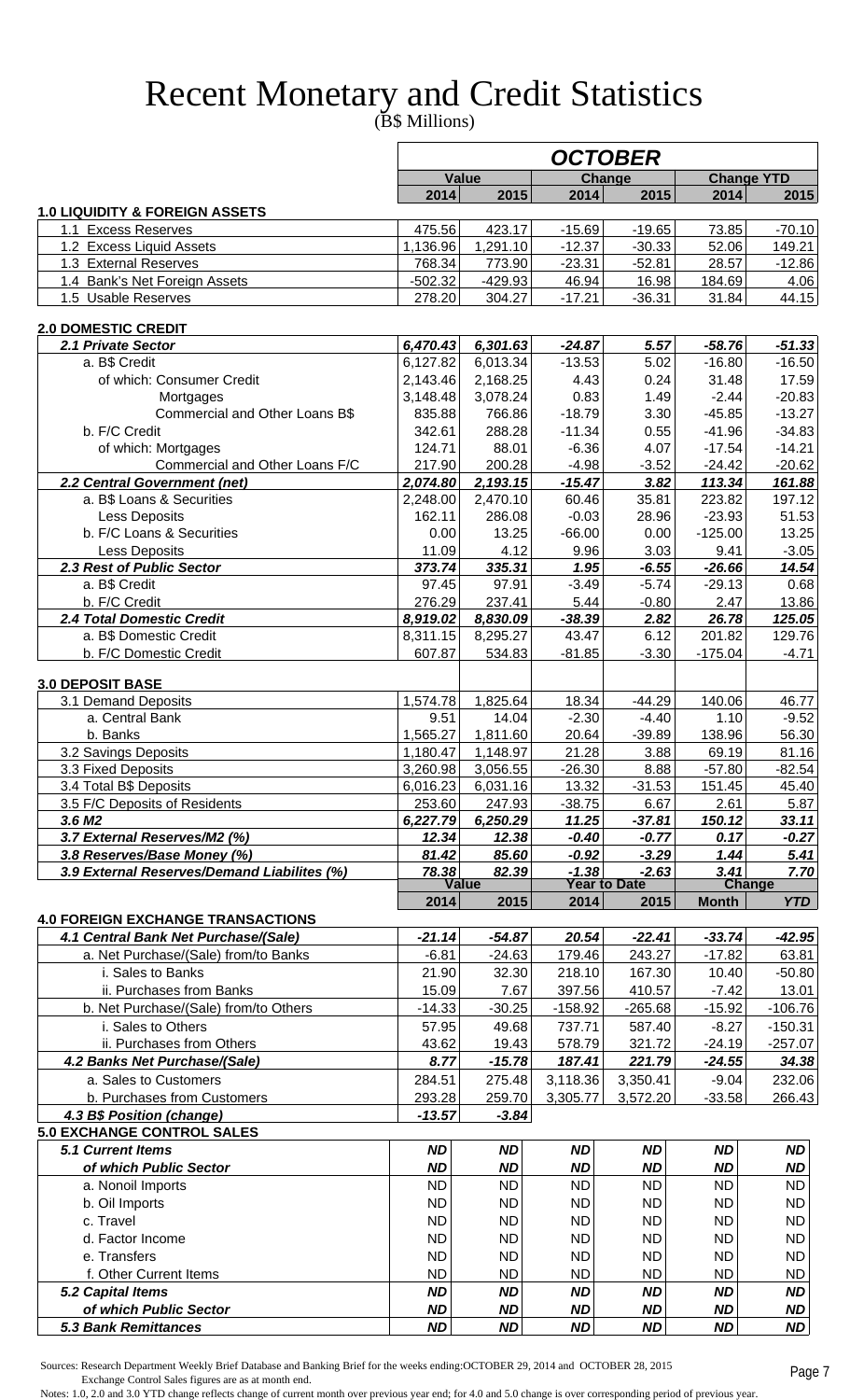#### SELECTED MONEY AND CREDIT INDICATORS (B\$ Millions)

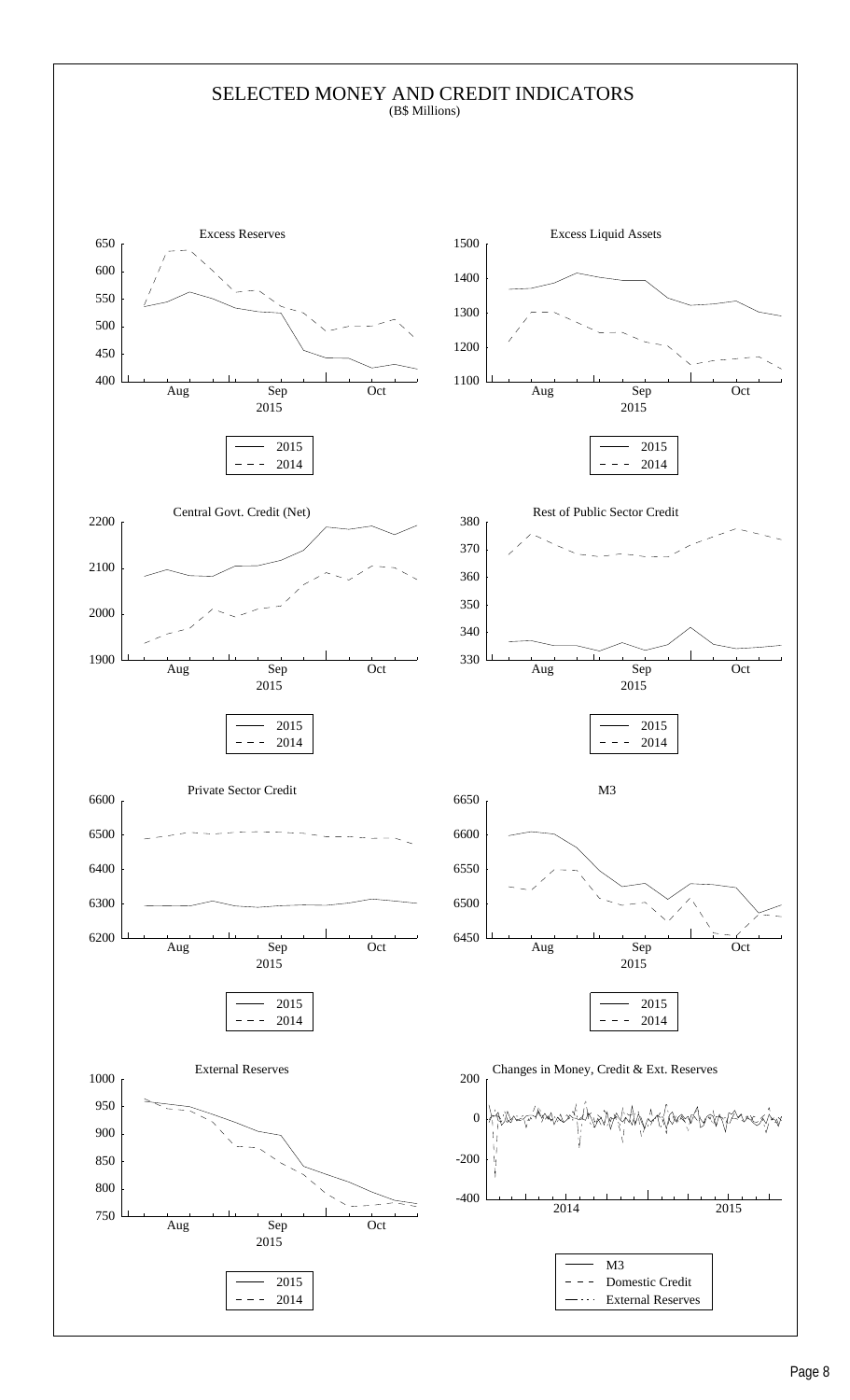|                      | <b>Real GDP</b> |      |      | <b>Inflation Rate</b> |      | <b>Unemployment</b> |
|----------------------|-----------------|------|------|-----------------------|------|---------------------|
|                      | 2014            | 2015 | 2014 | 2015                  | 2014 | 2015                |
| <b>Bahamas</b>       | 1.0             | 1.2  | 1.2  | 1.7                   | 15.7 | 12.0                |
| <b>United States</b> | 2.4             | 2.6  | 1.6  | 0.1                   | 6.2  | 5.3                 |
| Euro-Area            | 0.9             | 1.5  | 0.4  | 0.2                   | 11.6 | 11.0                |
| Germany              | 1.6             | 1.5  | 0.8  | 0.2                   | 5.0  | 4.7                 |
| Japan                | $-0.1$          | 0.6  | 2.7  | 0.7                   | 3.6  | 3.5                 |
| China                | 7.3             | 6.8  | 2.0  | 1.5                   | 4.1  | 4.1                 |
| United Kingdom       | 3.0             | 2.5  | 1.5  | 0.1                   | 6.2  | 5.6                 |
| Canada               | 2.4             | 1.0  | 1.9  | 1.0                   | 6.9  | 6.8                 |

## **Selected International Statistics**

|                  |                     | B: Official Interest Rates - Selected Countries (%) |                                  |                                       |                                  |
|------------------|---------------------|-----------------------------------------------------|----------------------------------|---------------------------------------|----------------------------------|
| With effect      | <b>CBOB</b>         | $ECB$ $(EU)$                                        | <b>Federal Reserve (US)</b>      |                                       | <b>Bank of</b><br><b>England</b> |
| from             | <b>Bank</b><br>Rate | Refinancing<br>Rate                                 | Primary<br><b>Credit</b><br>Rate | <b>Target</b><br><b>Funds</b><br>Rate | <b>Repo Rate</b>                 |
| October 2013     | 4.50                | 0.50                                                | 0.75                             | $0 - 0.25$                            | 0.50                             |
| November 2013    | 4.50                | 0.25                                                | 0.75                             | $0 - 0.25$                            | 0.50                             |
| December 2013    | 4.50                | 0.25                                                | 0.75                             | $0 - 0.25$                            | 0.50                             |
| January 2014     | 4.50                | 0.25                                                | 0.75                             | $0 - 0.25$                            | 0.50                             |
| February 2014    | 4.50                | 0.25                                                | 0.75                             | $0 - 0.25$                            | 0.50                             |
| March 2014       | 4.50                | 0.25                                                | 0.75                             | $0 - 0.25$                            | 0.50                             |
| April 2014       | 4.50                | 0.25                                                | 0.75                             | $0 - 0.25$                            | 0.50                             |
| May 2014         | 4.50                | 0.25                                                | 0.75                             | $0 - 0.25$                            | 0.50                             |
| June 2014        | 4.50                | 0.15                                                | 0.75                             | $0 - 0.25$                            | 0.50                             |
| <b>July 2014</b> | 4.50                | 0.15                                                | 0.75                             | $0 - 0.25$                            | 0.50                             |
| August 2014      | 4.50                | 0.15                                                | 0.75                             | $0 - 0.25$                            | 0.50                             |
| September 2014   | 4.50                | 0.05                                                | 0.75                             | $0 - 0.25$                            | 0.50                             |
| October 2014     | 4.50                | 0.05                                                | 0.75                             | $0 - 0.25$                            | 0.50                             |
| November 2014    | 4.50                | 0.05                                                | 0.75                             | $0 - 0.25$                            | 0.50                             |
| December 2014    | 4.50                | 0.05                                                | 0.75                             | $0 - 0.25$                            | 0.50                             |
| January 2015     | 4.50                | 0.05                                                | 0.75                             | $0 - 0.25$                            | 0.50                             |
| February 2015    | 4.50                | 0.05                                                | 0.75                             | $0 - 0.25$                            | 0.50                             |
| March 2015       | 4.50                | 0.05                                                | 0.75                             | $0 - 0.25$                            | 0.50                             |
| April 2015       | 4.50                | 0.05                                                | 0.75                             | $0 - 0.25$                            | 0.50                             |
| May 2015         | 4.50                | 0.05                                                | 0.75                             | $0 - 0.25$                            | 0.50                             |
| June 2015        | 4.50                | 0.05                                                | 0.75                             | $0 - 0.25$                            | 0.50                             |
| <b>July 2015</b> | 4.50                | 0.05                                                | 0.75                             | $0 - 0.25$                            | 0.50                             |
| August 2015      | 4.50                | 0.05                                                | 0.75                             | $0 - 0.25$                            | 0.50                             |
| September 2015   | 4.50                | 0.05                                                | 0.75                             | $0 - 0.25$                            | 0.50                             |
| October 2015     | 4.50                | 0.05                                                | 0.75                             | $0 - 0.25$                            | 0.50                             |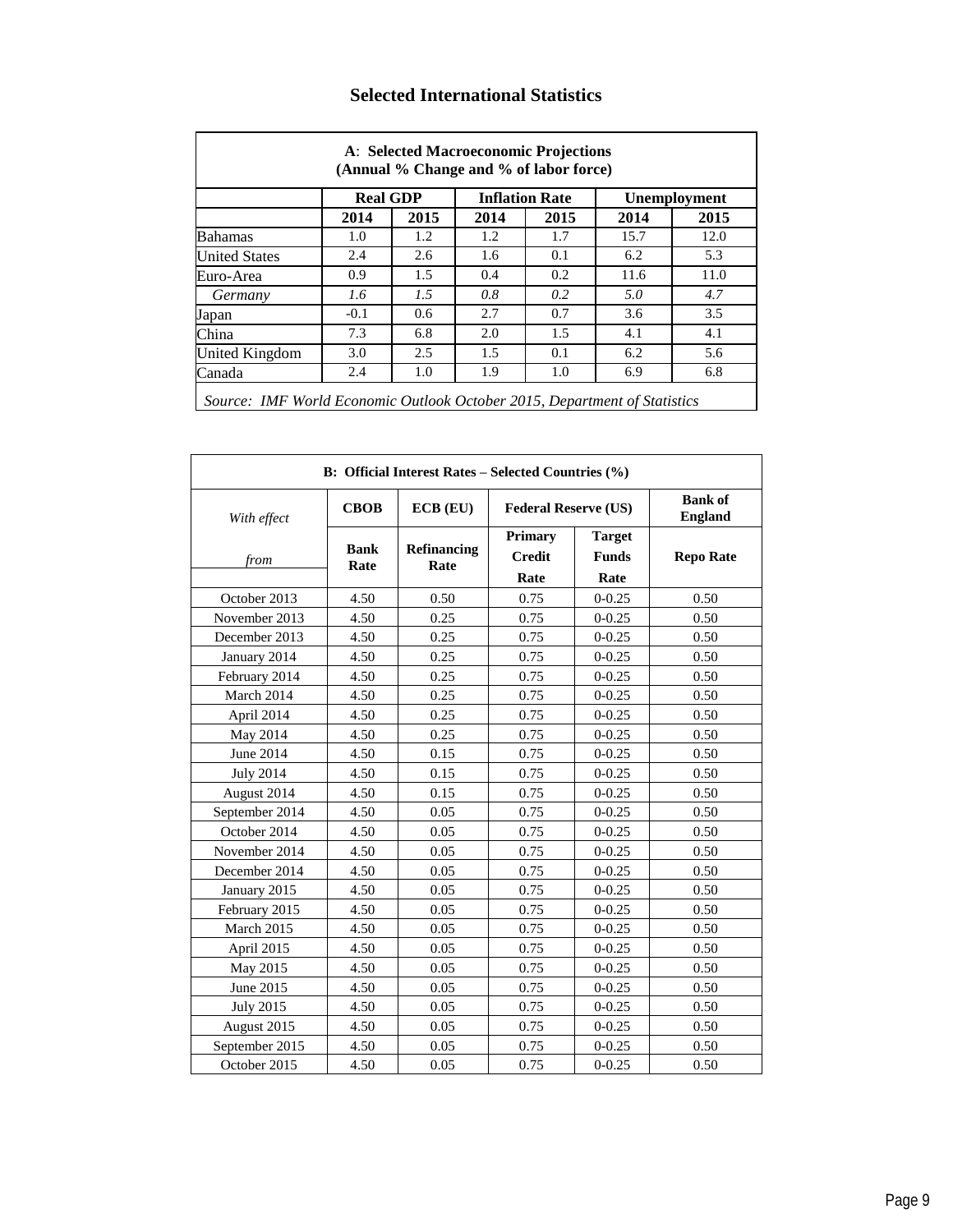## **Selected International Statistics**

|                                          |          |          | C. Selected Currencies<br>(Per United States Dollars) |                          |                        |                            |
|------------------------------------------|----------|----------|-------------------------------------------------------|--------------------------|------------------------|----------------------------|
| <b>Currency</b>                          | $Oct-14$ | $Sep-15$ | $Oct-15$                                              | Mthly %<br><b>Change</b> | YTD %<br><b>Change</b> | $12-Mth%$<br><b>Change</b> |
| Euro                                     | 0.7985   | 0.8947   | 0.9085                                                | 1.54                     | 9.91                   | 13.78                      |
| Yen                                      | 112.32   | 119.88   | 120.62                                                | 0.62                     | 0.79                   | 7.39                       |
| Pound                                    | 0.6251   | 0.6611   | 0.6481                                                | $-1.96$                  | 0.97                   | 3.68                       |
| Canadian \$                              | 1.1267   | 1.3313   | 1.3080                                                | $-1.75$                  | 12.57                  | 16.09                      |
| <b>Swiss Franc</b>                       | 0.9627   | 0.9732   | 0.9879                                                | 1.51                     | $-0.65$                | 2.62                       |
| Renminbi                                 | 6.1133   | 6.3565   | 6.3161                                                | $-0.64$                  | 1.79                   | 3.32                       |
| Source: Bloomberg as of October 31, 2015 |          |          |                                                       |                          |                        |                            |

|                  |                                          | D. Selected Commodity Prices (\$) |                   |                          |                        |
|------------------|------------------------------------------|-----------------------------------|-------------------|--------------------------|------------------------|
| <b>Commodity</b> | October<br>2014                          | <b>September</b><br>2015          | September<br>2015 | Mthly %<br><b>Change</b> | YTD %<br><b>Change</b> |
| Gold / Ounce     | 1172.94                                  | 1115.07                           | 1142.16           | 2.43                     | $-3.56$                |
| Silver / Ounce   | 16.16                                    | 14.52                             | 15.55             | 7.09                     | $-1.03$                |
| Oil / Barrel     | 86.50                                    | 47.60                             | 48.39             | 1.66                     | $-15.59$               |
|                  | Source: Bloomberg as of October 31, 2015 |                                   |                   |                          |                        |

|                         |              |                                        |               | E. Equity Market Valuations – October 31, 2015 (% chg) |               |            |                      |           |
|-------------------------|--------------|----------------------------------------|---------------|--------------------------------------------------------|---------------|------------|----------------------|-----------|
|                         | <b>BISX</b>  | <b>DJIA</b>                            | $S\&P$<br>500 | <b>FTSE 100</b>                                        | <b>CAC 40</b> | <b>DAX</b> | <b>Nikkei</b><br>225 | <b>SE</b> |
| l month                 | 1.16         | 8.47                                   | 8.30          | 4.94                                                   | 9.93          | 12.32      | 9.75                 | 10.80     |
| 3 month                 | 4.67         | $-0.15$                                | $-1.16$       | $-5.01$                                                | $-3.64$       | $-4.06$    | $-7.30$              | $-7.67$   |
| <b>YTD</b>              | 9.95         | $-0.90$                                | 0.99          | $-3.12$                                                | 14.63         | 10.65      | 9.35                 | 4.57      |
| 12-month                | 13.51        | 1.57                                   | 3.04          | $-2.83$                                                | 15.70         | 16.33      | 16.26                | 39.76     |
| $\sim$<br>$\sim$ $\sim$ | $\mathbf{r}$ | $\mathbf{r}$ $\mathbf{r}$ $\mathbf{r}$ |               |                                                        |               |            |                      |           |

*Sources: Bloomberg and BISX*

|            | <b>USD</b> | <b>GBP</b> | EUR     |
|------------|------------|------------|---------|
| $\alpha/n$ | 0.21       | 0.33       | $-0.18$ |
| 1 Month    | 0.28       | 0.50       | $-0.14$ |
| 3 Month    | 0.47       | 0.58       | $-0.08$ |
| 6 Month    | 0.84       | 0.82       | 0.02    |
| 9 Month    | 0.89       | 0.88       | 0.04    |
| 1 year     | 1.15       | 1.04       | 0.13    |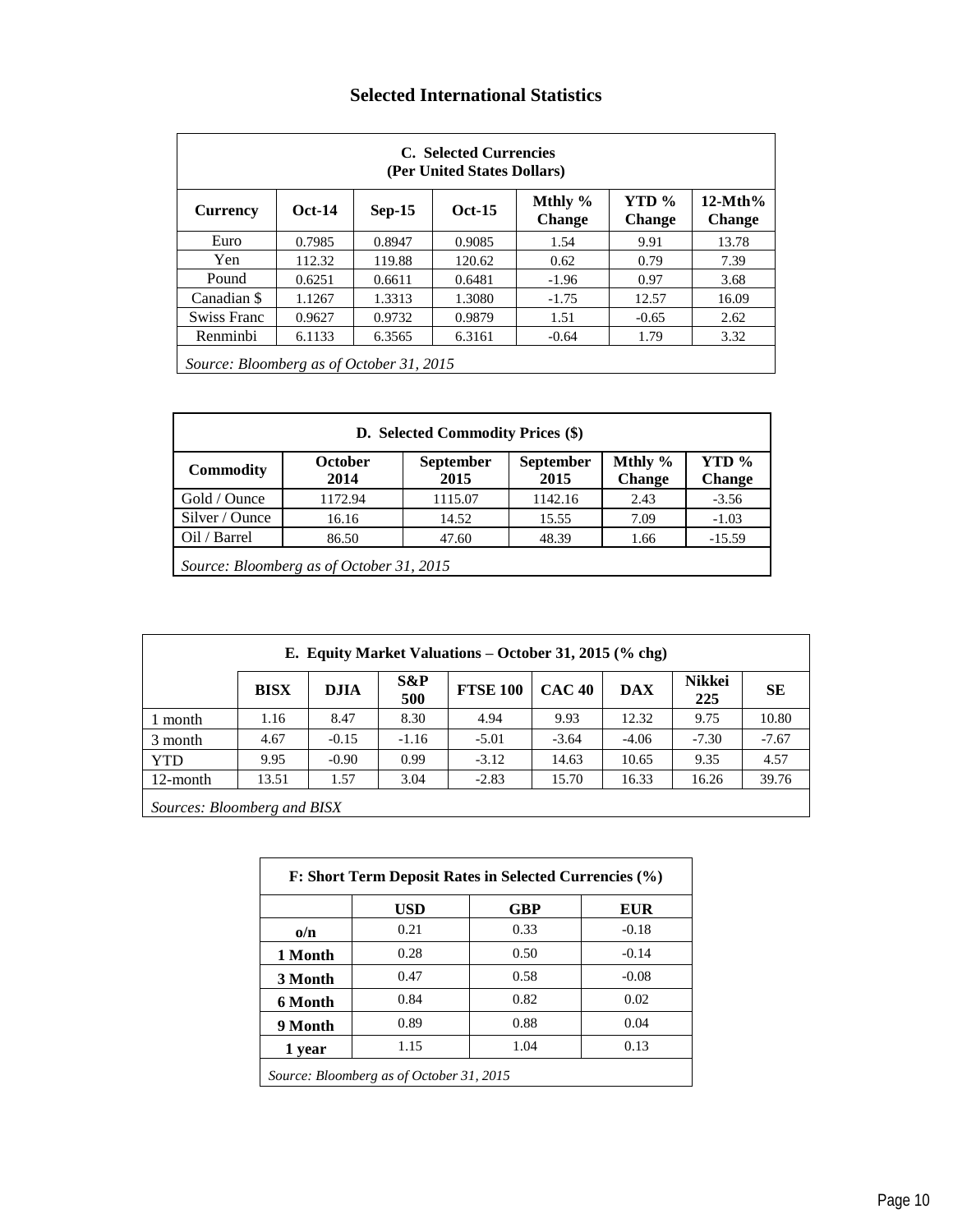SUMMARY ACCOUNTS OF THE CENTRAL BANK **SUMMARY ACCOUNTS OF THE CENTRAL BANK**

(B\$ Millions) **(B\$ Millions)**

|                                                                     |           |                   |           | VALUE     |                   |                |                |                |           |          |          |         | CHANGE   |          |                |                |                |          |
|---------------------------------------------------------------------|-----------|-------------------|-----------|-----------|-------------------|----------------|----------------|----------------|-----------|----------|----------|---------|----------|----------|----------------|----------------|----------------|----------|
|                                                                     | Sep. 02   | $\mathbf{Sep.09}$ | Sep. 16   | Sep. 23   | $\mathbf{Sep.30}$ | <b>Oct. 07</b> | <b>Oct.</b> 14 | <b>Oct. 21</b> | Oct. 28   | Sep. 02  | Sep. 09  | Sep. 16 | Sep. 23  | Sep. 30  | <b>Oct. 07</b> | <b>Oct.</b> 14 | <b>Oct. 21</b> | Oct. 28  |
|                                                                     |           |                   |           |           |                   |                |                |                |           |          |          |         |          |          |                |                |                |          |
| <b>xternal Resrves</b><br>I.E.                                      | 921.15    | 904.72            | 897.42    | 841.47    | 826.71            | 813.19         | 794.75         | 779.49         | 774.78    | $-14.48$ | $-16.44$ | $-7.29$ | $-55.95$ | $-14.77$ | $-13.51$       | $-18.44$       | $-15.26$       | $-4.71$  |
| et Domestic Assets $(A + B + C + D)$<br>$U.$ Ne                     | 99.64     | 96.03             | 96.01     | 86.17     | 103.33            | 105.49         | 103.09         | 123.87         | 129.26    | 6.36     | $-3.61$  | $-0.02$ | $-9.84$  | 17.16    | 2.17           | $-2.40$        | 20.78          | 5.39     |
| Net Credit to $Gov'$ t $(i + ii + iii - iv)$                        | 415.02    | 414.82            | 415.19    | 396.62    | 431.41            | 430.64         | 427.68         | 438.77         | 451.06    | 0.83     | $-0.20$  | 0.37    | $-18.57$ | 34.79    | $-0.77$        | $-2.96$        | 11.09          | 12.29    |
| i) Advances                                                         | 134.66    | 134.66            | 134.66    | 134.66    | 134.66            | 134.66         | 134.66         | 134.66         | 134.66    | 0.00     | 0.00     | 0.00    | 0.00     | 0.00     | 0.00           | 0.00           | 0.00           | 0.00     |
| ii) Registered Stock                                                | 274.00    | 273.89            | 273.75    | 263.68    | 263.32            | 263.25         | 263.23         | 262.58         | 261.34    | $-0.33$  | $-0.11$  | $-0.14$ | $-10.07$ | $-0.36$  | $-0.07$        | $-0.02$        | $-0.65$        | $-1.24$  |
| iii) Treasury Bills                                                 | 29.64     | 29.64             | 29.64     | 29.64     | 54.61             | 54.61          | 54.61          | 74.59          | 74.59     | $0.00\,$ | $-0.00$  | 0.00    | 0.00     | 24.97    | 0.00           | 0.00           | 19.98          | 0.00     |
| iv) Deposits                                                        | 23.28     | 23.37             | 22.86     | 31.36     | 21.19             | 21.88          | 24.82          | 33.06          | 19.53     | $-1.16$  | 0.10     | $-0.51$ | 8.50     | $-10.18$ | 0.70           | 2.94           | 8.23           | $-13.53$ |
|                                                                     |           |                   |           |           |                   |                |                |                |           |          |          |         |          |          |                |                |                |          |
| Rest of Public Sector (Net) (i + ii - iii)<br>$\boldsymbol{\omega}$ | $-13.97$  | $-14.14$          | $-17.70$  | -11.81    | $-14.54$          | $-14.22$       | $-28.06$       | $-2.78$        | $-10.14$  | -8.17    | $-0.17$  | 3.56    | 5.89     | $-2.72$  | 0.31           | $-13.83$       | 25.28          | $-7.36$  |
| i) BDB Loans                                                        | 3.90      | 3.90              | 3.90      | 3.90      | 3.90              | 3.90           | 3.90           | 3.90           | 3.90      | 0.00     | 0.00     | 0.00    | 0.00     | 0.00     | 0.00           | 0.00           | 0.00           | 0.00     |
| i) BMC Bonds                                                        | 0.00      | 0.00              | 0.00      | 0.00      | 0.00              | 0.00           | 0.00           | 0.00           | 0.00      | $0.00\,$ | 0.00     | 0.00    | 0.00     | 0.00     | 0.00           | 0.00           | 0.00           | 0.00     |
| iii) Deposits                                                       | 17.87     | 18.04             | 21.60     | 15.71     | 18.44             | 18.12          | 31.96          | 6.68           | 14.04     | 8.17     | 0.17     | 3.56    | 5.89     | 2.72     | $-0.31$        | 13.83          | $-25.28$       | 7.36     |
|                                                                     |           |                   |           |           |                   |                |                |                |           |          |          |         |          |          |                |                |                |          |
| <b>Loans to/Deposits with Banks</b><br>ن                            | 0.00      | 0.00              | 0.00      | 0.00      | 0.00              | 0.00           | 0.00           | 0.00           | 0.00      | 0.00     | 0.00     | 0.00    | 0.00     | 0.00     | 0.00           | 0.00           | 0.00           | 0.00     |
|                                                                     |           |                   |           |           |                   |                |                |                |           |          |          |         |          |          |                |                |                |          |
| Other Items (Net)*<br>S.                                            | $-301.41$ | $-304.65$         | $-301.48$ | $-298.64$ | $-313.55$         | $-310.92$      | $-296.53$      | $-312.12$      | $-311.66$ | 13.70    | $-3.24$  | 3.17    | 2.84     | -14.91   | 2.63           | 14.39          | $-15.58$       | 0.46     |
|                                                                     |           |                   |           |           |                   |                |                |                |           |          |          |         |          |          |                |                |                |          |
| <b>Ionetary Base</b><br>II. M                                       | 1,020.79  | 1,000.74          | 993.43    | 927.64    | 930.03            | 918.69         | 897.84         | 903.36         | 904.04    | $-8.13$  | $-20.05$ | $-7.31$ | $-65.79$ | 2.39     | $-11.35$       | $-20.84$       | 5.52           | 0.68     |
| Currency in Circulation<br>$\dot{A}$ .                              | 345.87    | 336.32            | 332.71    | 328.64    | 334.47            | 340.24         | 336.94         | 333.73         | 337.13    | 7.46     | $-9.56$  | $-3.61$ | $-4.07$  | 5.83     | 5.77           | $-3.30$        | $-3.21$        | 3.40     |
| Bank Balances with CBOB<br>$\dot{\Xi}$                              | 674.92    | 664.43            | 660.72    | 599.00    | 595.56            | 578.45         | 560.90         | 569.64         | 566.91    | $-15.59$ | $-10.49$ | $-3.70$ | $-61.72$ | $-3.44$  | $-17.11$       | $-17.54$       | 8.73           | $-2.73$  |

\* Includes capital, provisions and surplus account, fixed and other assets, and other demand liabilities of Bank \* Includes capital, provisions and surplus account, fixed and other assets, and other demand liabilities of Bank